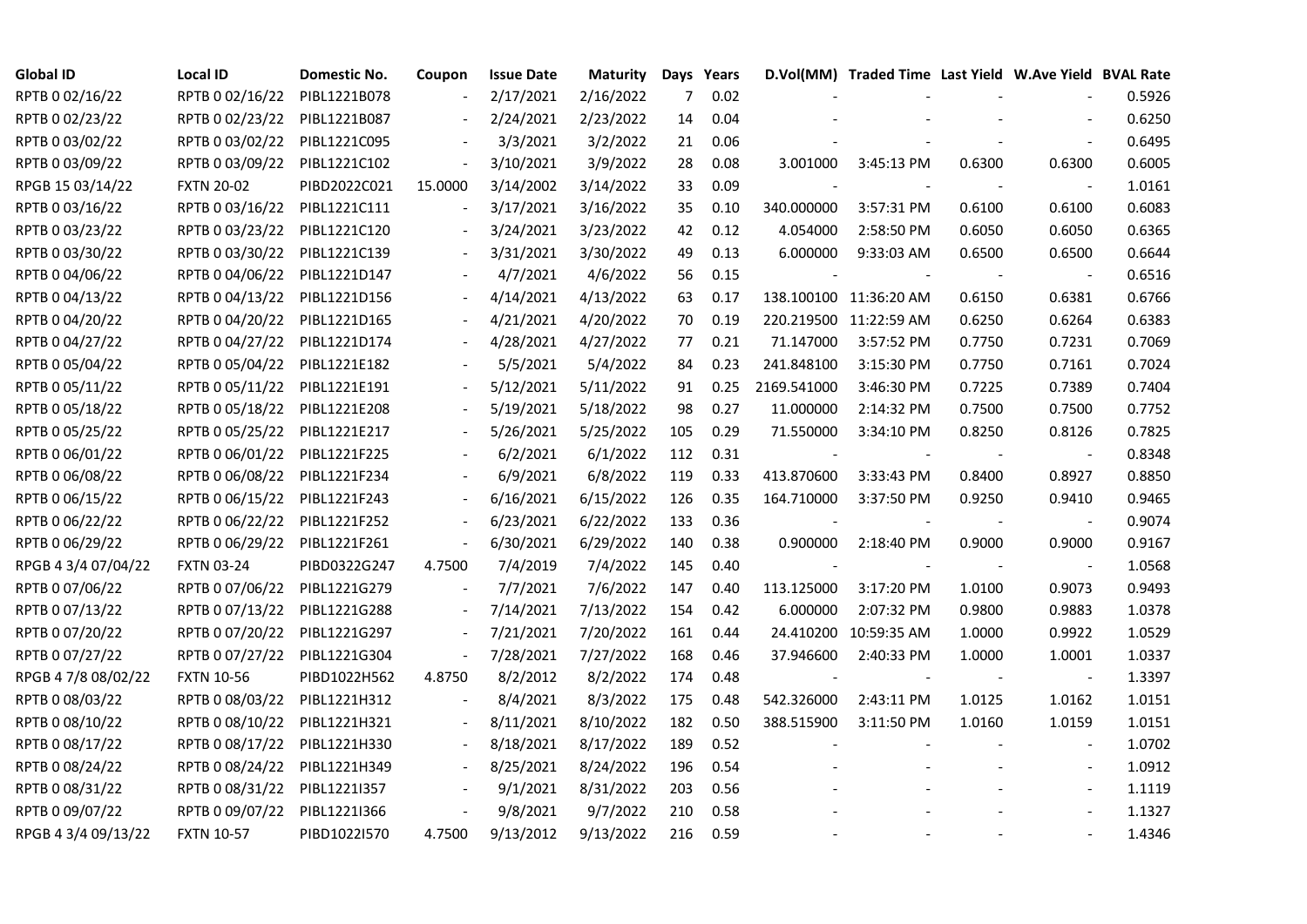| <b>Global ID</b>     | <b>Local ID</b>   | Domestic No. | Coupon         | <b>Issue Date</b> | Maturity             |     | Days Years |                          | D.Vol(MM) Traded Time Last Yield W.Ave Yield BVAL Rate |        |                          |        |
|----------------------|-------------------|--------------|----------------|-------------------|----------------------|-----|------------|--------------------------|--------------------------------------------------------|--------|--------------------------|--------|
| RPTB 0 09/14/22      | RPTB 0 09/14/22   | PIBL1221I375 |                | 9/15/2021         | 9/14/2022            | 217 | 0.59       |                          |                                                        |        |                          | 1.1534 |
| RPTB 0 09/21/22      | RPTB 0 09/21/22   | PIBL1221I384 |                | 9/22/2021         | 9/21/2022            | 224 | 0.61       |                          |                                                        |        |                          | 1.1746 |
| RPTB 0 09/28/22      | RPTB 0 09/28/22   | PIBL1221I393 |                | 9/29/2021         | 9/28/2022            | 231 | 0.63       | 40.402000                | 2:38:35 PM                                             | 1.1100 | 1.1249                   | 1.1841 |
| RPTB 0 10/05/22      | RPTB 0 10/05/22   | PIBL1221J409 |                | 10/6/2021         | 10/5/2022            | 238 | 0.65       |                          | 0.680000 10:46:34 AM                                   | 1.1250 | 1.1250                   | 1.2170 |
| RPTB 0 10/12/22      | RPTB 0 10/12/22   | PIBL1221J418 | $\frac{1}{2}$  | 10/13/2021        | 10/12/2022           | 245 | 0.67       | 22.664000                | 3:02:25 PM                                             | 1.2000 | 1.2000                   | 1.2323 |
| RPGB 12 3/4 10/17/22 | <b>FXTN 20-03</b> | PIBD2022J033 | 12.7500        | 10/17/2002        | 10/17/2022           | 250 | 0.68       |                          |                                                        |        |                          | 1.5171 |
| RPTB 0 10/19/22      | RPTB 0 10/19/22   | PIBL1221J427 |                | 10/20/2021        | 10/19/2022           | 252 | 0.69       |                          |                                                        |        | $\sim$                   | 1.2574 |
| RPTB 0 10/26/22      | RPTB 0 10/26/22   | PIBL1221J436 |                | 10/27/2021        | 10/26/2022           | 259 | 0.71       |                          | 2.198000 10:56:11 AM                                   | 1.2900 | 1.2900                   | 1.2885 |
| RPTB 0 11/02/22      | RPTB 0 11/02/22   | PIBL1221K443 |                | 11/3/2021         | 11/2/2022            | 266 | 0.73       | 41.610000                | 3:10:07 PM                                             | 1.2750 | 1.2786                   | 1.3536 |
| RPTB 0 11/09/22      | RPTB 0 11/09/22   | PIBL1221K452 |                | 11/10/2021        | 11/9/2022            | 273 | 0.75       |                          | 30.353000 11:09:40 AM                                  | 1.3500 | 1.3500                   | 1.3331 |
| RPTB 0 11/16/22      | RPTB 0 11/16/22   | PIBL1221K461 |                | 11/17/2021        | 11/16/2022           | 280 | 0.77       |                          |                                                        |        | $\overline{\phantom{a}}$ | 1.3415 |
| RPTB 0 11/23/22      | RPTB 0 11/23/22   | PIBL1221K470 |                | 11/24/2021        | 11/23/2022           | 287 | 0.79       | 50.928000                | 2:02:15 PM                                             | 1.3500 | 1.3421                   | 1.3465 |
| RPTB 0 11/29/22      | RPTB 0 11/29/22   | PIBL1221L488 | $\blacksquare$ |                   | 12/1/2021 11/29/2022 | 293 | 0.80       | 22.481000                | 2:28:20 PM                                             | 1.3700 | 1.3685                   | 1.3644 |
| RPGB 4 5/8 12/04/22  | RTB 05-11         | PIID0522L114 | 4.6250         | 12/4/2017         | 12/4/2022            | 298 | 0.82       | 147.636000               | 3:41:13 PM                                             | 1.7125 | 1.7041                   | 1.7836 |
| RPGB 4 12/06/22      | <b>FXTN 10-58</b> | PIBD1022L585 | 4.0000         | 12/6/2012         | 12/6/2022            | 300 | 0.82       | $\overline{\phantom{a}}$ |                                                        | $\sim$ | $\blacksquare$           | 1.6034 |
| RPTB 0 12/07/22      | RPTB 0 12/07/22   | PIBL1221L497 |                | 12/7/2021         | 12/7/2022            | 301 | 0.82       | 43.546000                | 2:07:18 PM                                             | 1.3950 | 1.3950                   | 1.3731 |
| RPTB 0 12/14/22      | RPTB 0 12/14/22   | PIBL1221L503 |                | 12/15/2021        | 12/14/2022           | 308 | 0.84       | 8.885000                 | 3:03:11 PM                                             | 1.3500 | 1.3655                   | 1.3804 |
| RPTB 0 01/04/23      | RPTB 0 01/04/23   | PIBL1222A013 |                | 1/5/2022          | 1/4/2023             | 329 | 0.90       | 30.116400                | 2:41:39 PM                                             | 1.4100 | 1.4068                   | 1.4004 |
| RPTB 0 01/11/23      | RPTB 0 01/11/23   | PIBL1222A022 |                | 1/12/2022         | 1/11/2023            | 336 | 0.92       |                          |                                                        |        |                          | 1.4120 |
| RPTB 0 01/18/23      | RPTB 0 01/18/23   | PIBL1222A031 |                | 1/19/2022         | 1/18/2023            | 343 | 0.94       | 12.632000                | 2:48:59 PM                                             | 1.4100 | 1.4075                   | 1.4107 |
| RPTB 0 01/25/23      | RPTB 0 01/25/23   | PIBL1222A040 | $\blacksquare$ | 1/26/2022         | 1/25/2023            | 350 | 0.96       |                          | 18.812000 11:09:33 AM                                  | 1.4100 | 1.4100                   | 1.4089 |
| RPTB 0 02/01/23      | RPTB 0 02/01/23   | PIBL1222B058 |                | 2/2/2022          | 2/1/2023             | 357 | 0.98       | 72.532500                | 2:54:09 PM                                             | 1.4100 | 1.4091                   | 1.4081 |
| RPTB 0 02/08/23      | RPTB 0 02/08/23   | PIBL1222B067 | $\overline{a}$ | 2/9/2022          | 2/8/2023             | 364 | 1.00       | 276.574000               | 3:36:34 PM                                             | 1.4070 | 1.4060                   | 1.4060 |
| RPGB 4 3/8 02/11/23  | RTB 03-10         | PIID0323B101 | 4.3750         | 2/11/2020         | 2/11/2023            | 367 | 1.01       | 1754.800000              | 3:06:04 PM                                             | 1.8500 | 1.8101                   | 1.7903 |
| RPGB 13 02/20/23     | <b>FXTN 20-04</b> | PIBD2023B048 | 13.0000        | 2/20/2003         | 2/20/2023            | 376 | 1.03       |                          |                                                        |        |                          | 1.8135 |
| RPGB 5 1/2 03/08/23  | <b>FXTN 05-75</b> | PIBD0523C752 | 5.5000         | 3/8/2018          | 3/8/2023             | 392 | 1.07       |                          | 54.400000 11:31:26 AM                                  | 1.8250 | 1.8141                   | 1.7576 |
| RPGB 3 1/2 04/21/23  | <b>FXTN 07-58</b> | PIBD0723D588 | 3.5000         | 4/21/2016         | 4/21/2023            | 436 | 1.19       |                          | 9.000000 11:46:30 AM                                   | 1.8550 | 1.8550                   | 1.8407 |
| RPGB 11 7/8 05/29/23 | <b>FXTN 20-05</b> | PIBD2023E054 | 11.8750        | 5/29/2003         | 5/29/2023            | 474 | 1.30       |                          |                                                        |        | $\sim$                   | 2.0116 |
| RPGB 3 1/4 08/15/23  | RTB 10-04         | PIID1023H046 | 3.2500         | 8/15/2013         | 8/15/2023            | 552 | 1.51       |                          | 1.500000 11:31:46 AM                                   | 2.4000 | 2.4000                   | 2.0821 |
| RPGB 2 3/8 09/10/23  | <b>FXTN 03-25</b> | PIBD0323I252 | 2.3750         | 9/10/2020         | 9/10/2023            | 578 | 1.58       |                          | 21.900000 10:07:29 AM                                  | 2.3250 | 2.3250                   | 2.2656 |
| RPGB 11 3/8 10/23/23 | <b>FXTN 20-06</b> | PIBD2023J068 | 11.3750        | 10/23/2003        | 10/23/2023           | 621 | 1.70       |                          |                                                        |        |                          | 2.3088 |
| RPGB 2 3/8 03/09/24  | RTB 03-11         | PIID0324C115 | 2.3750         | 3/9/2021          | 3/9/2024             | 759 | 2.08       | 3696.705000              | 3:34:06 PM                                             | 2.5500 | 2.5459                   | 2.5525 |
| RPGB 6 1/4 03/12/24  | RTB 05-12         | PIID0524C129 | 6.2500         | 3/12/2019         | 3/12/2024            | 762 | 2.09       | 464.000000               | 3:20:34 PM                                             | 2.5750 | 2.5735                   | 2.5750 |
| RPGB 4 1/2 04/20/24  | <b>FXTN 07-59</b> | PIBD0724D595 | 4.5000         | 4/20/2017         | 4/20/2024            | 801 | 2.19       | $\overline{\phantom{a}}$ |                                                        |        |                          | 2.6598 |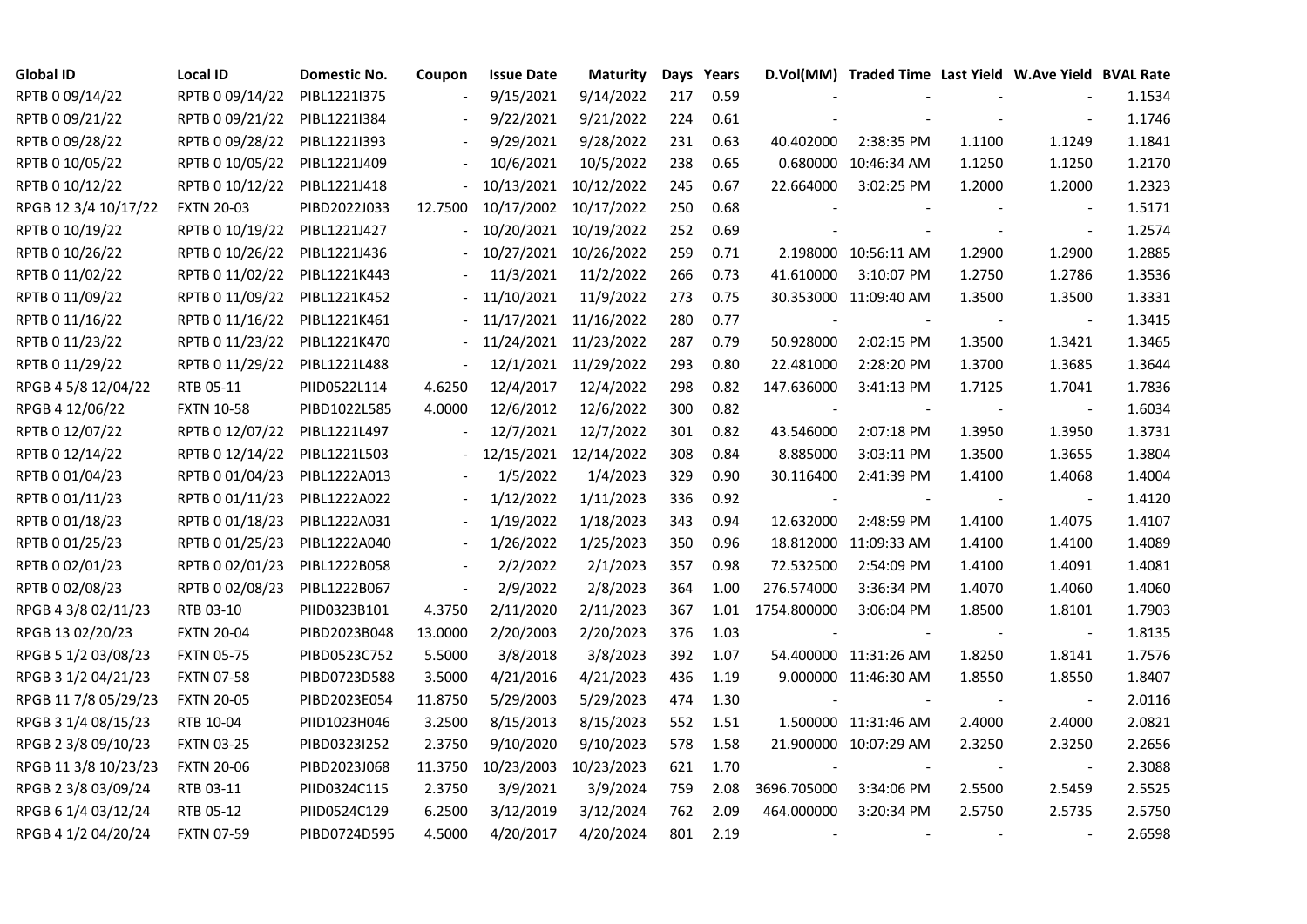| <b>Global ID</b>     | <b>Local ID</b>   | Domestic No. | Coupon  | Issue Date | <b>Maturity</b>  |     | Days Years |             | D.Vol(MM) Traded Time Last Yield W.Ave Yield BVAL Rate |                |                          |        |
|----------------------|-------------------|--------------|---------|------------|------------------|-----|------------|-------------|--------------------------------------------------------|----------------|--------------------------|--------|
| RPGB 12 3/8 06/03/24 | <b>FXTN 20-07</b> | PIBD2024F075 | 12.3750 | 6/3/2004   | 6/3/2024         | 845 | 2.31       |             |                                                        |                |                          | 2.7482 |
| RPGB 12 7/8 08/05/24 | <b>FXTN 20-08</b> | PIBD2024H086 | 12.8750 | 8/5/2004   | 8/5/2024         | 908 | 2.49       |             |                                                        |                |                          | 2.8682 |
| RPGB 4 1/8 08/20/24  | <b>FXTN 10-59</b> | PIBD1024H595 | 4.1250  | 8/20/2014  | 8/20/2024        | 923 | 2.53       |             |                                                        |                |                          | 2.8968 |
| RPGB 4 1/4 10/17/24  | <b>FXTN 05-76</b> | PIBD0524J762 | 4.2500  | 10/17/2019 | 10/17/2024       | 981 | 2.69       |             | 12.960000 11:38:54 AM                                  | 3.1250         | 3.1057                   | 3.0375 |
| RPGB 13 3/4 11/11/24 | <b>FXTN 20-09</b> | PIBD2024K091 | 13.7500 | 11/11/2004 | 11/11/2024 1,006 |     | 2.75       |             |                                                        |                | $\blacksquare$           | 3.0549 |
| RPGB 5 3/4 04/12/25  | <b>FXTN 07-61</b> | PIBD0725D618 | 5.7500  | 4/12/2018  | 4/12/2025 1,158  |     | 3.17       |             |                                                        |                | $\blacksquare$           | 3.3252 |
| RPGB 12 1/8 04/14/25 | <b>FXTN 20-10</b> | PIBD2025D103 | 12.1250 | 4/14/2005  | 4/14/2025 1,160  |     | 3.18       |             |                                                        |                | $\blacksquare$           | 3.3354 |
| RPGB 2 5/8 08/12/25  | RTB 05-13         | PIID0525H130 | 2.6250  | 8/12/2020  | 8/12/2025 1,280  |     | 3.50       | 941.170000  | 3:55:58 PM                                             | 3.4500         | 3.4370                   | 3.4397 |
| RPGB 3 5/8 09/09/25  | <b>FXTN 10-60</b> | PIBD10251608 | 3.6250  | 9/9/2015   | 9/9/2025 1,308   |     | 3.58       | 102.000000  | 3:58:03 PM                                             | 3.4750         | 3.4743                   | 3.4751 |
| RPGB 12 1/8 10/20/25 | <b>FXTN 20-11</b> | PIBD2025J116 | 12.1250 | 10/20/2005 | 10/20/2025 1,349 |     | 3.69       |             |                                                        |                | $\sim$                   | 3.6578 |
| RPGB 18 1/4 11/29/25 | <b>FXTN 25-01</b> | PIBD2525K015 | 18.2500 | 11/29/2000 | 11/29/2025 1,389 |     | 3.80       |             |                                                        |                | $\blacksquare$           | 3.7261 |
| RPGB 10 1/4 01/19/26 | <b>FXTN 20-12</b> | PIBD2026A122 | 10.2500 | 1/19/2006  | 1/19/2026 1,440  |     | 3.94       |             |                                                        |                | $\blacksquare$           | 3.8131 |
| RPGB 6 1/4 02/14/26  | <b>FXTN 07-62</b> | PIBD0726B627 | 6.2500  | 2/14/2019  | 2/14/2026 1,466  |     | 4.01       |             |                                                        |                | $\blacksquare$           | 4.0381 |
| RPGB 3 3/8 04/08/26  | <b>FXTN 05-77</b> | PIBD0526D772 | 3.3750  | 4/8/2021   | 4/8/2026 1,519   |     | 4.16       | 8082.221000 | 3:56:29 PM                                             | 4.1670         | 4.1285                   | 4.1650 |
| RPGB 3 1/2 09/20/26  | RTB 10-05         | PIID1026I057 | 3.5000  | 9/20/2016  | 9/20/2026 1,684  |     | 4.61       | 58.640000   | 2:40:46 PM                                             | 4.5500         | 4.5500                   | 4.1418 |
| RPGB 6 1/4 10/20/26  | RTB 15-01         | PIID1526J019 | 6.2500  | 10/20/2011 | 10/20/2026 1,714 |     | 4.69       | 3.000000    | 2:31:54 PM                                             | 4.4000         | 4.4000                   | 4.1812 |
| RPGB 8 12/07/26      | <b>FXTN 20-13</b> | PIBD2026L139 | 8.0000  | 12/7/2006  | 12/7/2026 1,762  |     | 4.82       |             | 0.221000 11:15:51 AM                                   | 4.1000         | 4.1000                   | 4.2442 |
| RPGB 5 3/8 03/01/27  | RTB 15-02         | PIID1527C023 | 5.3750  | 3/1/2012   | 3/1/2027 1,846   |     | 5.05       |             |                                                        |                | $\blacksquare$           | 4.3450 |
| RPGB 4 3/4 05/04/27  | <b>FXTN 10-61</b> | PIBD1027E617 | 4.7500  | 5/4/2017   | 5/4/2027 1,910   |     | 5.23       |             |                                                        |                | $\sim$                   | 4.3154 |
| RPGB 4 5/8 06/02/27  | RTB 05-14         | PIID0527L140 | 4.6250  | 12/2/2021  | 6/2/2027 1,939   |     | 5.31       | 3913.800000 | 3:58:33 PM                                             | 4.5000         | 4.4641                   | 4.5002 |
| RPGB 8 5/8 09/06/27  | <b>FXTN 20-14</b> | PIBD2027I140 | 8.6250  | 9/6/2007   | 9/6/2027 2,035   |     | 5.57       |             |                                                        | $\blacksquare$ | $\blacksquare$           | 4.5020 |
| RPGB 6 1/4 03/22/28  | <b>FXTN 10-63</b> | PIBD1028C635 | 6.2500  | 3/22/2018  | 3/22/2028 2,233  |     | 6.11       | 0.500000    | 2:25:30 PM                                             | 4.7500         | 4.7500                   | 4.3953 |
| RPGB 3 5/8 04/22/28  | <b>FXTN 07-64</b> | PIBD0728D649 | 3.6250  | 4/22/2021  | 4/22/2028 2,264  |     | 6.20       |             |                                                        |                |                          | 4.7020 |
| RPGB 3 3/4 08/12/28  | <b>FXTN 07-65</b> | PIBD0728H654 | 3.7500  | 8/12/2021  | 8/12/2028 2,376  |     | 6.51       | 164.030000  | 3:24:06 PM                                             | 4.9000         | 4.9000                   | 4.9000 |
| RPGB 9 1/2 12/04/28  | <b>FXTN 20-15</b> | PIBD2028L151 | 9.5000  | 12/4/2008  | 12/4/2028 2,490  |     | 6.82       |             |                                                        |                | $\blacksquare$           | 4.7802 |
| RPGB 6 7/8 01/10/29  | <b>FXTN 10-64</b> | PIBD1029A644 | 6.8750  | 1/10/2019  | 1/10/2029 2,527  |     | 6.92       | 3.600000    | 2:35:28 PM                                             | 4.6750         | 4.6750                   | 4.7703 |
| RPGB 8 3/4 05/27/30  | <b>FXTN 20-16</b> | PIBD2030E166 | 8.7500  | 5/27/2010  | 5/27/2030 3,029  |     | 8.29       |             |                                                        |                | $\blacksquare$           | 4.9757 |
| RPGB 2 7/8 07/09/30  | <b>FXTN 10-65</b> | PIBD1030G655 | 2.8750  | 7/9/2020   | 7/9/2030 3,072   |     | 8.41       |             | 5.162000 10:50:40 AM                                   | 4.8500         | 4.8500                   | 4.8376 |
| RPGB 12 1/2 07/28/30 | <b>FXTN 25-02</b> | PIBD2530G029 | 12.5000 | 7/28/2005  | 7/28/2030 3,091  |     | 8.46       |             |                                                        |                |                          | 4.9954 |
| RPGB 11 1/4 01/26/31 | <b>FXTN 25-03</b> | PIBD2531A032 | 11.2500 | 1/26/2006  | 1/26/2031 3,273  |     | 8.96       |             |                                                        |                |                          | 5.0534 |
| RPGB 8 07/19/31      | <b>FXTN 20-17</b> | PIBD2031G171 | 8.0000  | 7/19/2011  | 7/19/2031 3,447  |     | 9.44       | 32.000000   |                                                        |                | $\overline{\phantom{a}}$ | 4.9251 |
| RPGB 4 07/22/31      | <b>FXTN 10-66</b> | PIBD1031G662 | 4.0000  | 7/22/2021  | 7/22/2031 3,450  |     | 9.45       |             |                                                        |                | $\blacksquare$           | 4.8193 |
| RPGB 9 3/8 10/05/31  | <b>FXTN 25-04</b> | PIBD2531J042 | 9.3750  | 10/5/2006  | 10/5/2031 3,525  |     | 9.65       |             |                                                        |                | $\blacksquare$           | 5.1379 |
| RPGB 4 7/8 01/20/32  | <b>FXTN 10-67</b> | PIBD1032A675 | 4.8750  | 1/20/2022  | 1/20/2032 3,632  |     | 9.94       | 3238.732600 | 3:55:56 PM                                             | 5.2950         | 5.2099                   | 5.2972 |